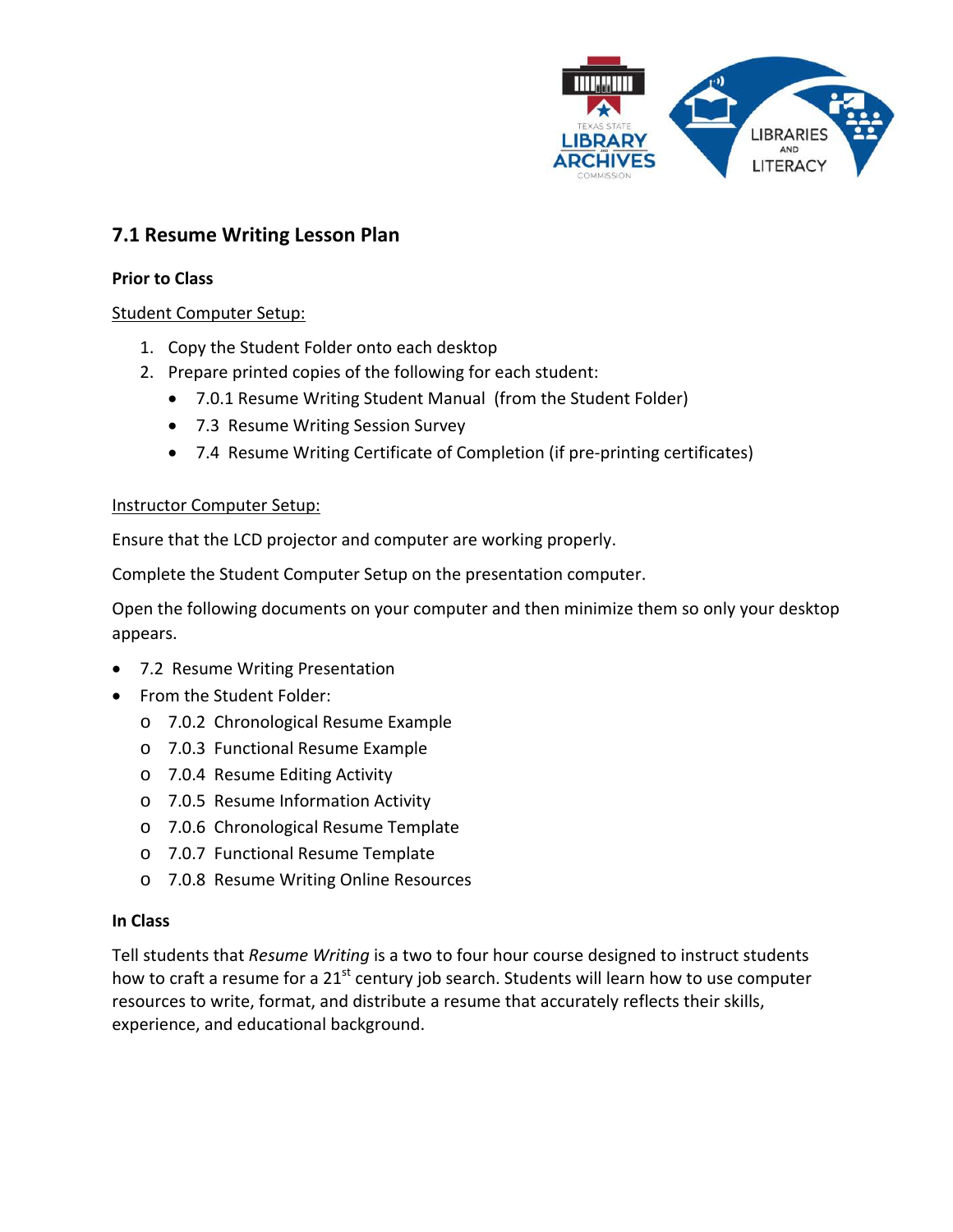Complete introductions. Ask if any have prior experience. Explain that we will only be going over basics because this is an introductory course. Ask about their expectations… ie: "What do you *hope to learn today?"*

# Maximize *the 7.2 Resume Writing Presentation.*

Go through the *7.2 Resume Writing Presentation* using the information below to guide you. Ask students to take notes in student handbook (dotted lines are provided in the handbook for this purpose) when necessary. ENCOURAGE students to stop you if they have any questions.

### **Learning Goal**

You will create, format, and distribute a complete resume that accurately represents your skills, experience, and educational background

### **INTRODUCTION**

BEGIN by discussing what a resume is and why it is important:

Q. What is a resume?

A. A resume is a document that summarizes your skills, experience, and educational background. Employers look at resumes to find qualified employees.

- Q. Who needs a resume?
- A. EVERYBODY who wants a job needs a resume!
- Q. Why is a resume important?

A. A resume is like an "advertisement" that sells you to an employer. It is almost always the first step to getting an interview.

Q. How have resumes changed with technology?

A. Today, resumes must be created with **word processing software**. Many employers now only accept resumes submitted through **e-mail** or the **web**.

Q. What makes a "good" resume?

A. A good resume should tell YOUR story. It should demonstrate professional growth and development. A good resume needs to be thorough yet concise. Why concise? See the next question: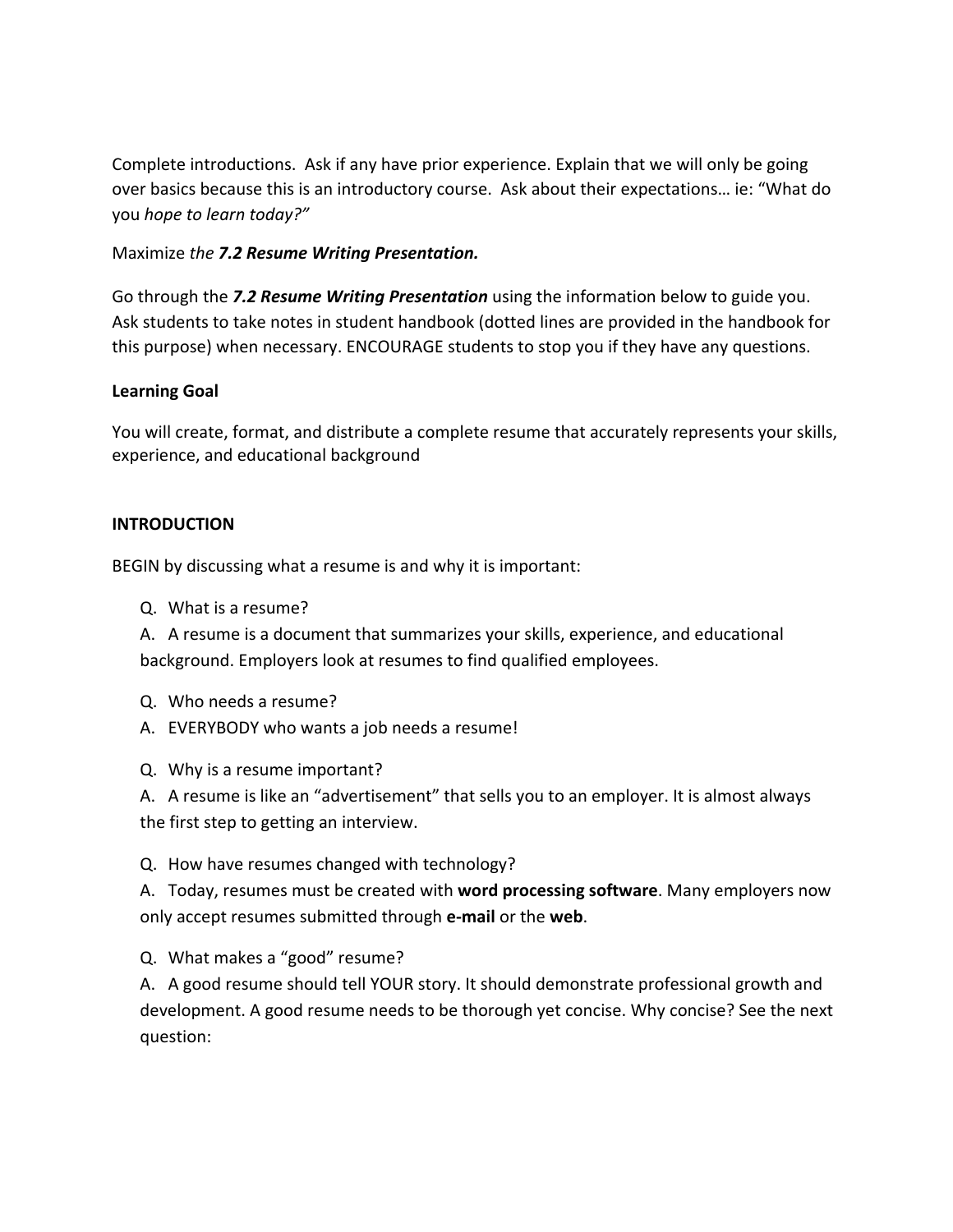Q. How long does an employer typically look at a resume?

A. Less than 1 minute! You must make a good first impression. Even the tiniest mistake can mean the difference between an interview or not!

# **ANATOMY OF A RESUME**

A resume usually has these **5 Sections**:

- 1. Contact Information
- 2. Professional Summary/Objective/Career Profile
- 3. Employment History
- 4. Educational Background
- 5. Other Skills, Non-Work Experience, and References

# **SECTION 1: Contact Information**

**[FIRST NAME] [LAST-NAME]** [Permanent Address] [Phone number] [E-mail]

DISCUSS formatting and content of contact information.

Things to consider:

- Name should be written in a **large bold font**
- Use a permanent address that can reliably receive mail.
- Use an appropriate personal e-mail address. Give examples of appropriate and inappropriate addresses.

| <b>INAPPROPRIATE</b>      | <b>APPROPRIATE</b>        |
|---------------------------|---------------------------|
| hawtlegggs59@hotmail.com  | agnes.alderman@gmail.com  |
| chunkymonkey240@yahoo.com | cbloomis@gmail.com        |
| iHatework@aol.com         | Miguel.A.Guzman@gmail.com |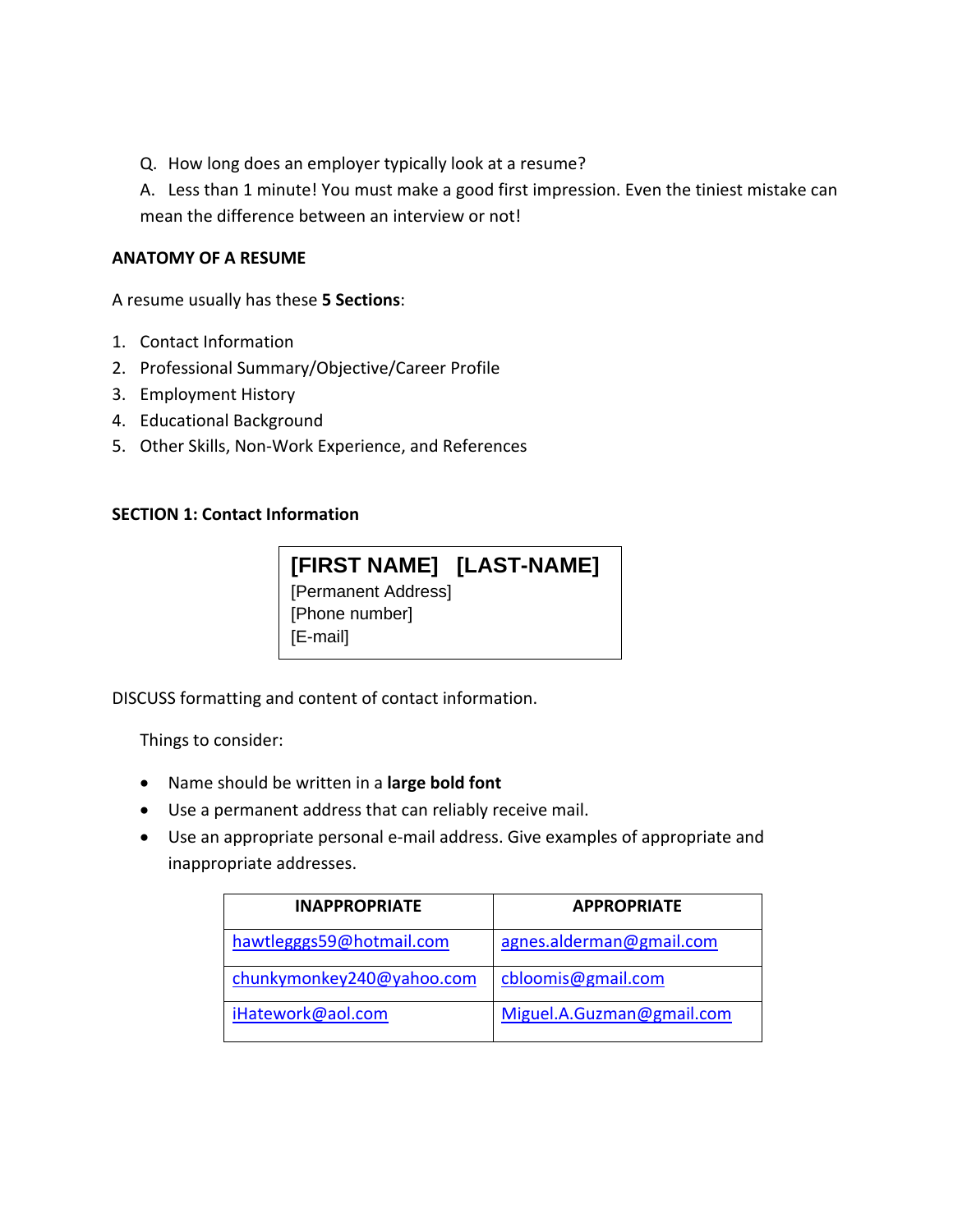# **SECTION 2: Professional Summary**

Go over two approaches for writing a professional summary.

# **PROFESSIONAL SUMMARY**

Experienced, resourceful and effective retail manager with proven proficiency in all aspects of boutique management. Cutting-edge merchandiser with expert ability in combining innovative display techniques with visual standards and sales strategies in order to achieve optimal retail success. Top-selling sales associate who regularly exceeds client expectations by building on-going quality relationships.

A paragraph format professional summary has these features:

- about 3~4 sentences
- written in the third-person without "I" or "[your name]"
- uses adjectives, verbs, and other focused **keywords** that "match" qualifications for the sought position. Ask the class to identify keywords in example.
- describes the scope of roles, responsibilities, achievements, career highlights

# **CAREER PROFILE**

- Caring, compassionate Registered Nurse with seven years experience in private practice, hospital, and hospice environments
- **Experienced Charge Nurse for cardiac and oncology floors for major teaching** hospital
- Strong analytical skills, capable of assessing conditions and implementing appropriate intervention
- **Effective trainer and educator for both peers and patients**
- information is presented in organized "bite-sized" chunks. Each bullet point describes a different skill or experience—easy for quick a quick scan
- still uses focused keywords to describe roles, experience and skills
- section is titled "Career Profile" instead of "Professional Summary." There are many ways to title this section

# **Objective**

To contribute acquired bookkeeping and office management skills to an organization offering opportunities for advancement.

DISCUSS the pros and cons of each approach format.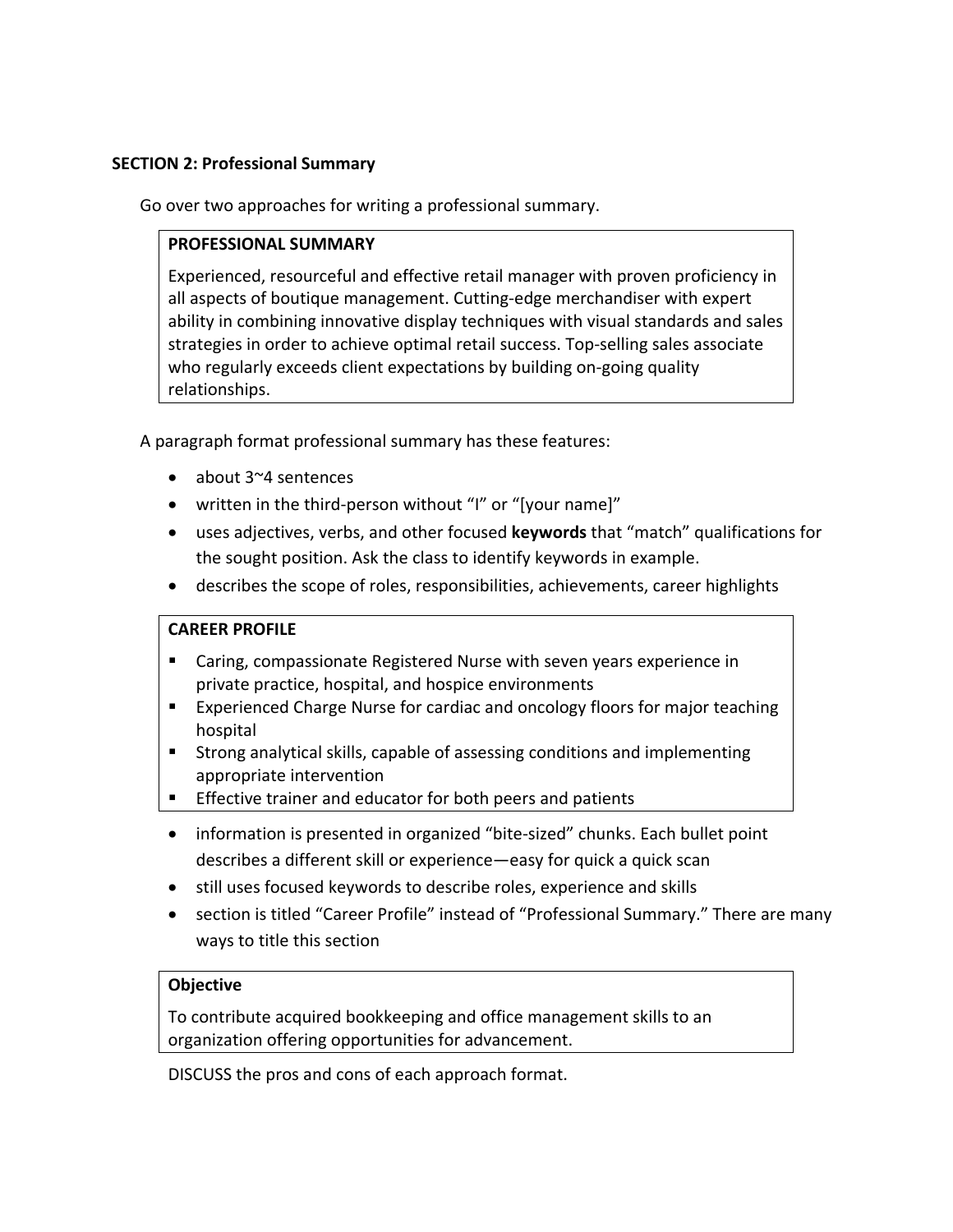### **SECTION 3: Work History**

**WORK HISTORY: Previous/Current Employer Names** Dates worked (optional) Locations Job Titles Responsibilities, skills gained, achievements

Two different work history formats:

# **Chronological Format**

- List work in reverse chronological order (most recent job first)
- Include *measureable accomplishments*
- Good for people with steady work history

# **Functional Format**

- Showcases skills and accomplishments first and lists your employers second
- Omits the exact dates worked (divide employers into present and past)
- This format works well for people who have gaps in the work history, older applicants who don't want to reveal their age, people who have held lots of jobs in a short amount of time, and younger workers who do not have extensive experience.

### **SECTION 4: Educational Background**

### **EDUCATION:**

**School Name**, Location **Degree Earned**, Major, Graduation Date GPA (if higher than 3.0) Honors, Accomplishments, Relevant Coursework (optional)

### DISCUSS the following:

- How long since graduation?
- Which degrees should you mention?
- Where should you place this section in your resume?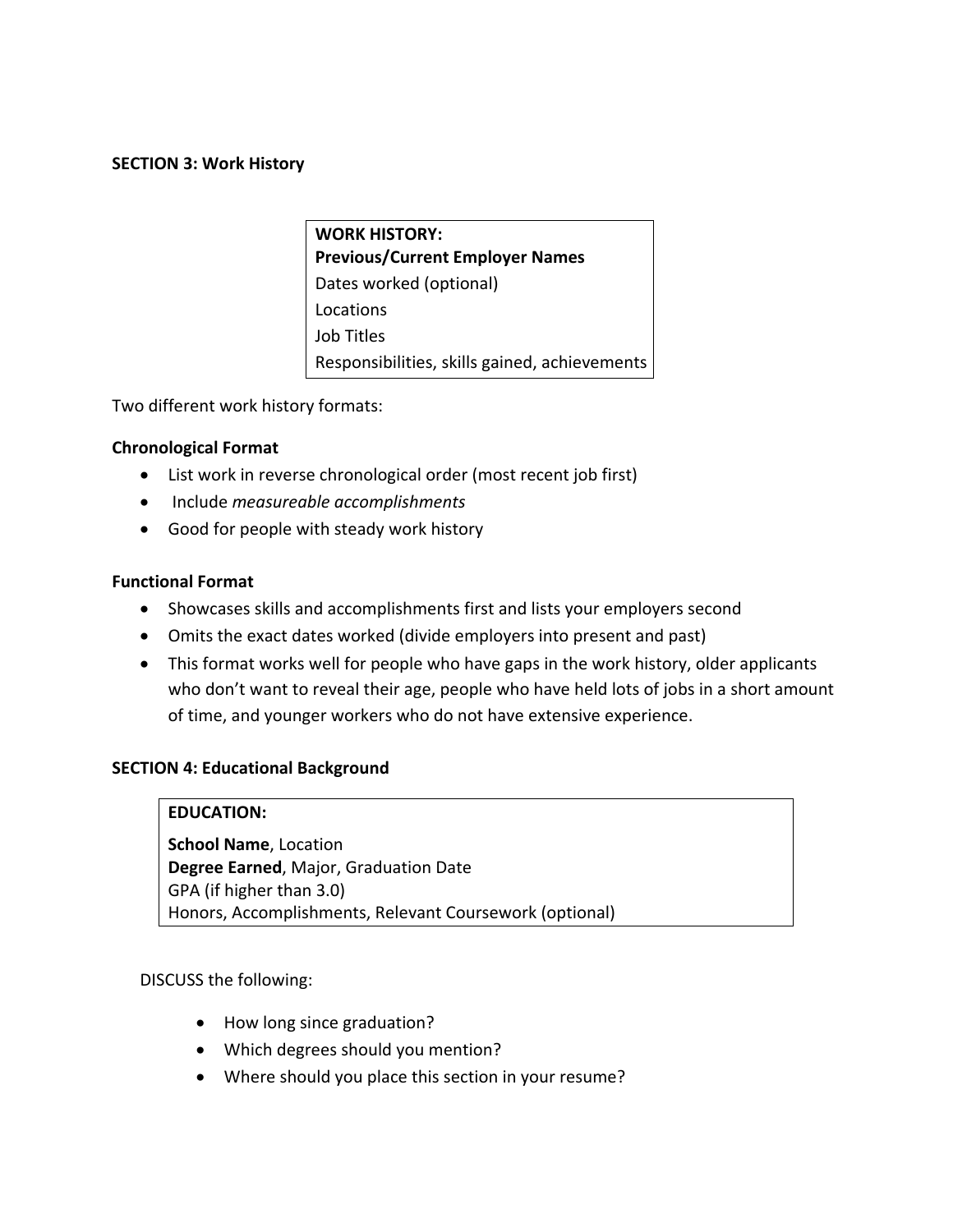# **SECTION 5: Other Skills, Non-Work Experience, References**

Other Skills

- Languages (level of fluency)
- Computer and other technical skills (typing speed, Microsoft Office, Operating Systems, industry-specific software, computer languages)
- Professional associations

Non-Work Experience

- Volunteer service
- Way to demonstrate skills not listed in work experience

After slide 16, minimize the *7.2 Resume Writing Presentation.*

Display the *7.0.2 Chronological Resume Example*. Then display the *7.0.3 Functional Resume Example* on the LCD Projector. Rearrange the windows so that you can view both examples at the same time.

Ask students to locate the printed copies of *7.0.2 Chronological Resume* **Example** and *7.0.3 Functional Resume Example* in their Student Manuals. Ask students to compare and contrast the examples.

Close the resume examples and maximize the *7.2 Resume Writing Presentation.* As you continue through the presentation, point out how the various resume writing strategies below are used in the example resumes that students should be looking at in their Student Manual.

### **Resume Writing Strategies**

**CONTENT** or "How to Write a Resume"

- Be concise
- Keywords (specific skills/soft skills hand outs) Research
- Detail oriented
- Accuracy
- Audience
- Word choice/voice

**DESIGN** or "Make It Look Pretty"—demonstrate concepts in Microsoft Word

- Bullet points
- White Space
- Alignment
- Font size and style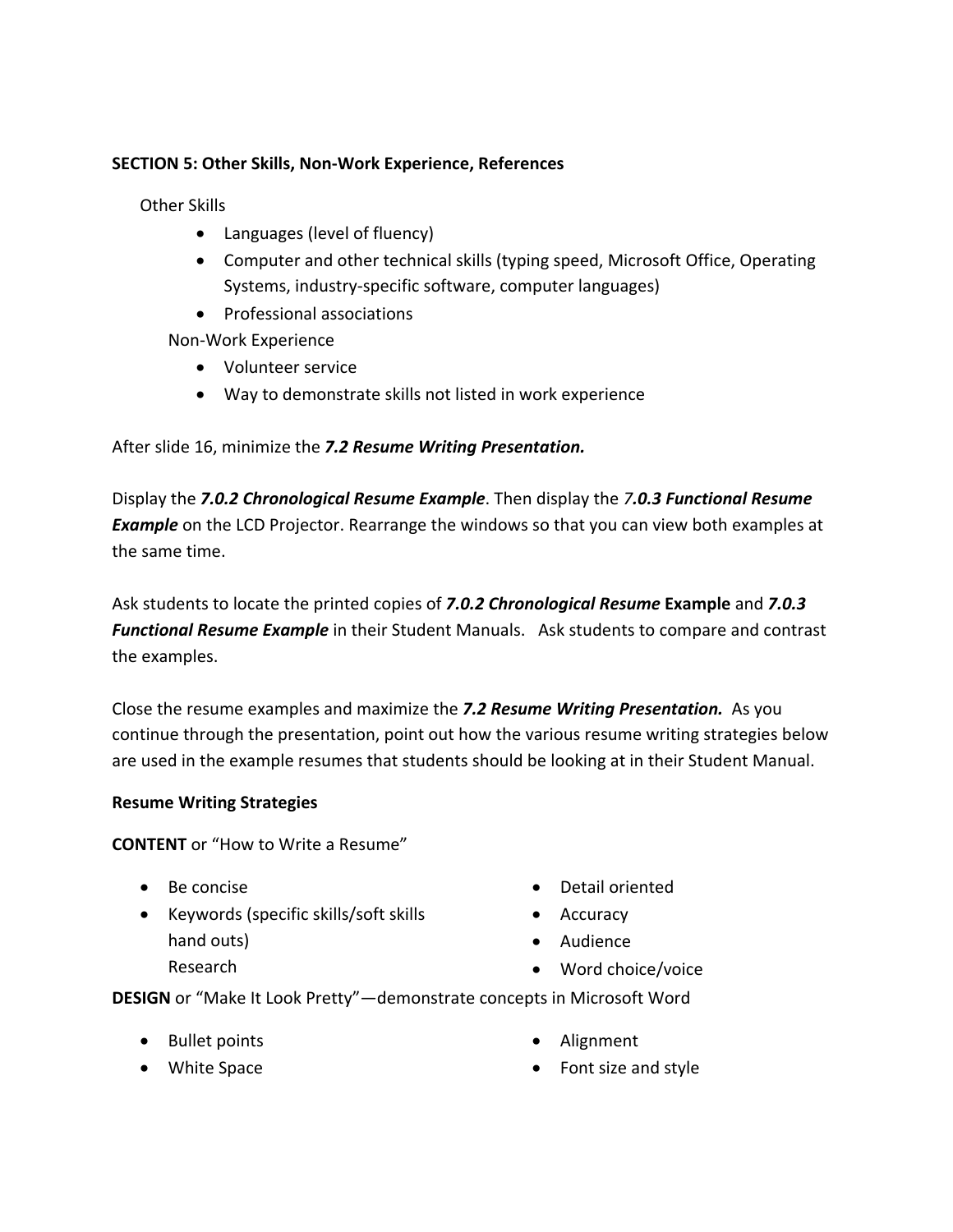• Spelling **•** Headers

**AVOID** or "Don't Do This!"

- Lies
- Multiple fonts
- Pictures
- 
- Overly personal information
- Salary
- Misspellings and other typos

Minimize the *7.2 Resume Writing Presentation* after discussing Slide 21 and tell student it is time to do hands-on practice.

Display the *7.0.4 Resume Editing Activity* and have students locate and open the corresponding document on their computers. It is recommended for you to complete the activity on the screen while students follow you. As you go through the editing process, review the following word processing skills with students:

Key functions used in Microsoft Word for resume formatting:

- Formatting text (fonts, style, alignment, spacing)
- Working with bullets
- Spell check and thesaurus
- Create a resume from a template

Ask students to locate the printed *7.0.5 Resume Information Activity* in their Student Manuals while you pull the document up on the LDC Projector. It is recommended that student complete this activity using the printed copy in the Student Manual. It is possible that students do not have all of the information they need on hand to complete the activity. In that case, you may want to plan a second session. Alternately, you can ask students to invent information that they do not remember.

Maximize the 7.2 Resume Writing Presentation to Slide 22 (21<sup>st</sup> Century Resumes). Discuss with students how they can save their completed resume in different formats that may be required for attaching or posting online, including SAVE AS a PDF file.

Display the *7.0.6 Chronological Resume Template* and *7.0.7Functional Resume Template* to students on the LCD screen. Ask students to choose the template that would work better for their particular set of skills and experience.

Tell students to open either *7.0.6 Chronological Resume Template* or *7.0.7 Functional Resume*  **on their computers.** Students will fill in information on the template using the information